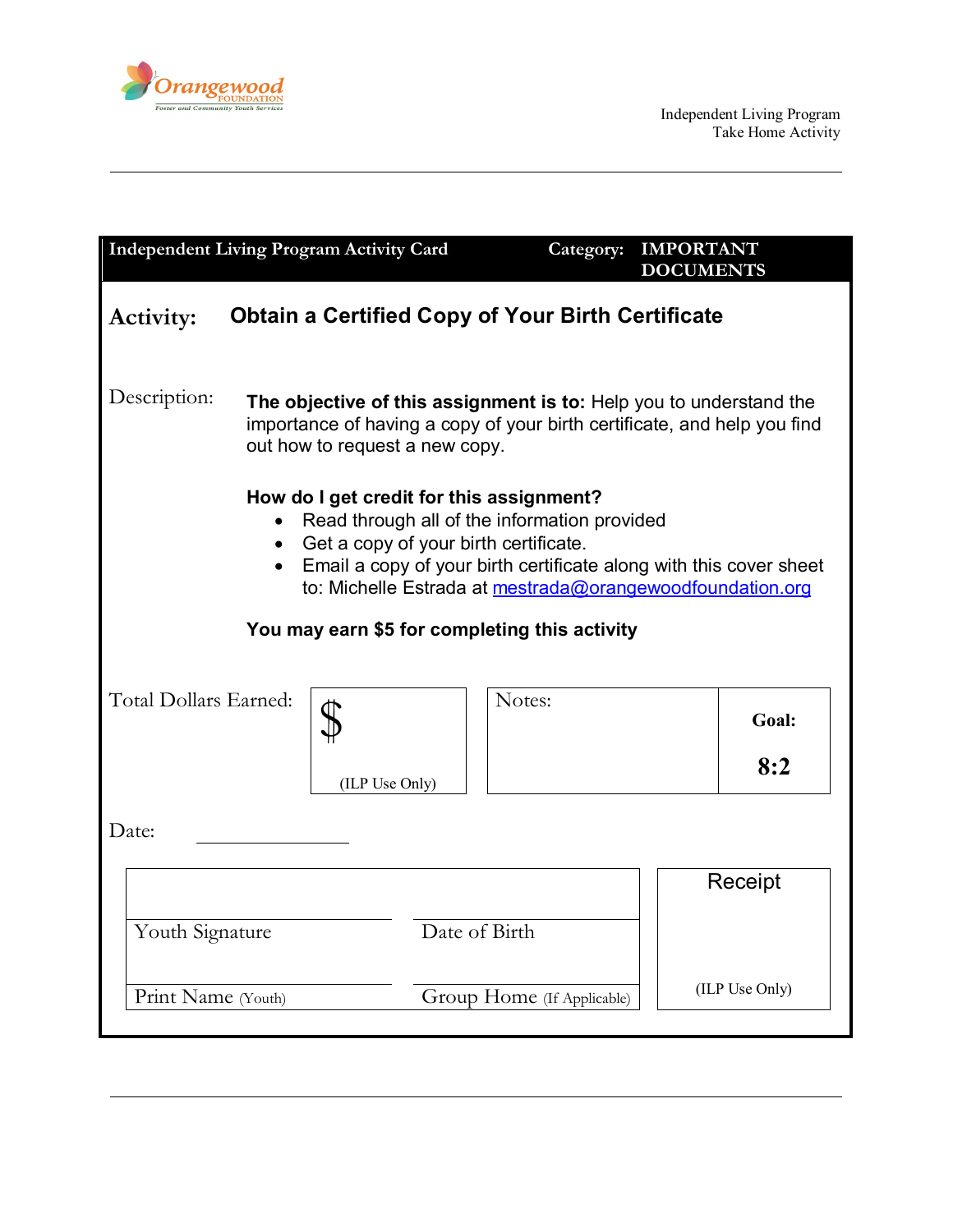

## **Obtain a Certified Copy of Your Birth Certificate**

If you do not have your certified birth certificate, read the instructions for this activity, which will help give you direction on how to get your birth certificate. Your birth certificate is a very important document. It is the official document of your full name, date of birth and place of birth. As you transition from childhood to adulthood information in the birth certificate will be needed for many important events such as: entrance to school, obtaining a work permit, driver license or marriage license, entrance in the armed forces, employment, collection of social security and retirement benefits and for a passport to travel to foreign lands.

If you do not have a certified copy of your Birth Record, be sure to request one from your Court Social Worker or Probation Officer. If you lose the certified copy of your Birth Record you will need to request one on your own. You will need to follow one of the procedures listed below.

*IMPORTANT – YOU CAN ONLY REQUEST YOUR BIRTH CERTIFICATE FORM THE COUNTY WHERE YOU WERE BORN. Some counties may have a different procedure to request. You will need to research the process for the county you were born in if you were not born in Orange County.*

## **To request a copy of your BIRTH RECORD, you will need to follow one of the procedures listed below:**

- 1. If you were born in Orange County, you can **walk-in** to the County Clerk's Office to request a certified copy of your Birth Record. Call (714) 834-2500 if you have questions and for directions to their facility. The Orange County Clerk's Office address is included below. You may be asked to give the information listed below along with a \$28.00 fee.
	- Your name given at birth (first, middle and last)
	- Your date of birth
	- City of birth
	- Your mother's maiden name
- Youth father's name
- Your address (street, city, state and zip code)
- Your telephone number

Under law, individuals appearing in person, will be permitted to receive an authorized copy, after presenting a valid government form of identification and signing a statement sworn under penalty of periury that the requester is an [authorized person.](http://www.oc.ca.gov/recorder/VitProc.htm)

Vital records (birth, marriage and death records) are located in Room 106 of the Hall of Finance and Records (The Hall of Finance and Records, 12 Civic Center Plaza, Santa Ana, CA 92701). Office hours are Monday through Friday from 8:00AM to 4:30PM. Payment can be made by cash, personal check, cashier's check, money order, or ATM/Debit card (additional \$2.50 terminal usage fee).